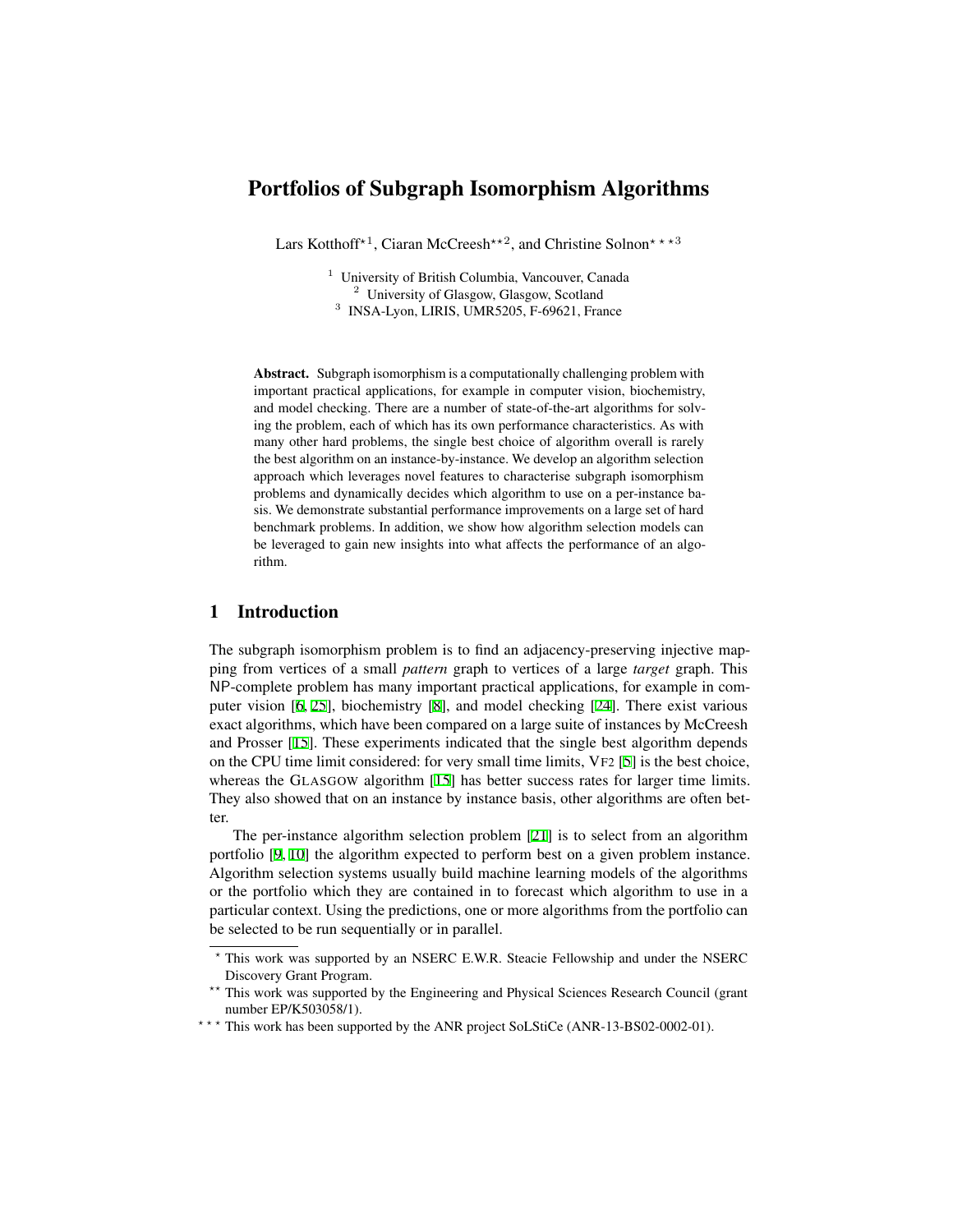In our subgraph isomorphism context, algorithm performance is highly constrained by memory bandwidth (as pointed out by Sabharwal and Samulowitz [\[22](#page-14-6)] for SAT solvers). Therefore, we cannot simply run different algorithms in parallel, and we consider the case where exactly one algorithm is selected for solving the problem. One of the most prominent and successful systems that employs this approach is SATzilla [\[28](#page-14-7)], which defined the state of the art in SAT solving for a number of years. Other application areas include constraint solving [[19\]](#page-14-8), the travelling salesperson problem [[13\]](#page-14-9), and AI planning [[23\]](#page-14-10). The interested reader is referred to a recent survey [\[12](#page-14-11)] for additional information on algorithm selection.

*Overview of the paper.* We formally define the subgraph isomorphism problem in Section [2.](#page-1-0) In Section [3](#page-2-0), we describe the main existing algorithms for solving this problem, and we also introduce two new algorithms which are derived from Solnon's LAD algorithm [[26\]](#page-14-12). In Section [4](#page-3-0), we experimentally compare eight state-of-the-art algorithms. We introduce a large benchmark set composed of 5725 instances grouped into twelve classes. Ten of these classes were considered in the experimental study reported by Mc-Creesh and Prosser [[15\]](#page-14-2); two are new. We evaluate the algorithms on this benchmark set, and show that they have very complementary performance. In particular, we show that depending on the CPU time limit, different algorithms achieve the best performance on the entire benchmark set. In Section [5](#page-7-0), we discuss the features that are used to describe instances, and we describe our algorithm selection approach. It combines a presolving step, which allows us to easy instances very quickly, with an algorithm selection step that uses LLAMA [\[11](#page-14-13)]. In Section [6](#page-9-0), we experimentally evaluate our selection approach and show that it is able to close more than 60 % of the gap between the single best and the virtual best solver. We conclude and give directions for future work in Section [7.](#page-13-3)

### <span id="page-1-0"></span>2 Definitions and Notations

A graph  $G = (N, E)$  consists of a *node set* N and an *edge set*  $E \subseteq N \times N$ , where an edge (*u, u′* ) is a pair of nodes. The number of neighbors of a node *u* is called the degree of *u*, denoted  $d^{\circ}(u) = \#\{(u, u') \in E\}$ . In this paper, we implicitly consider non-directed graphs, such that  $(u, u') \in E \Leftrightarrow (u', u) \in E$ . The extension to directed graphs is rather straightforward, and all algorithms compared in this paper can handle directed graphs as well.

Given a pattern graph  $G_p = (N_p, E_p)$  and a target graph  $G_t = (N_t, E_t)$ , the *subgraph isomorphism problem* consists of deciding whether *G<sup>p</sup>* is isomorphic to some subgraph of  $G_t$ . More formally, the goal is to find an injective matching  $f: N_p \to N_t$ , that associates a different target node to each pattern node, and preserves pattern edges, i.e.  $\forall (u, u') \in E_p$ ,  $(f(u), f(u')) \in E_t$ . Note that the subgraph is not necessarily induced, so that two pattern nodes not linked by an edge may be mapped to two target nodes which are linked by an edge. We define  $n_p = \#N_p$ ,  $n_t = \#N_t$ ,  $e_p = \#E_p$ ,  $e_t = \#E_t$ , and  $d_p$  and  $d_t$  to be the maximum degrees of the graphs  $G_p$  and  $G_t$ .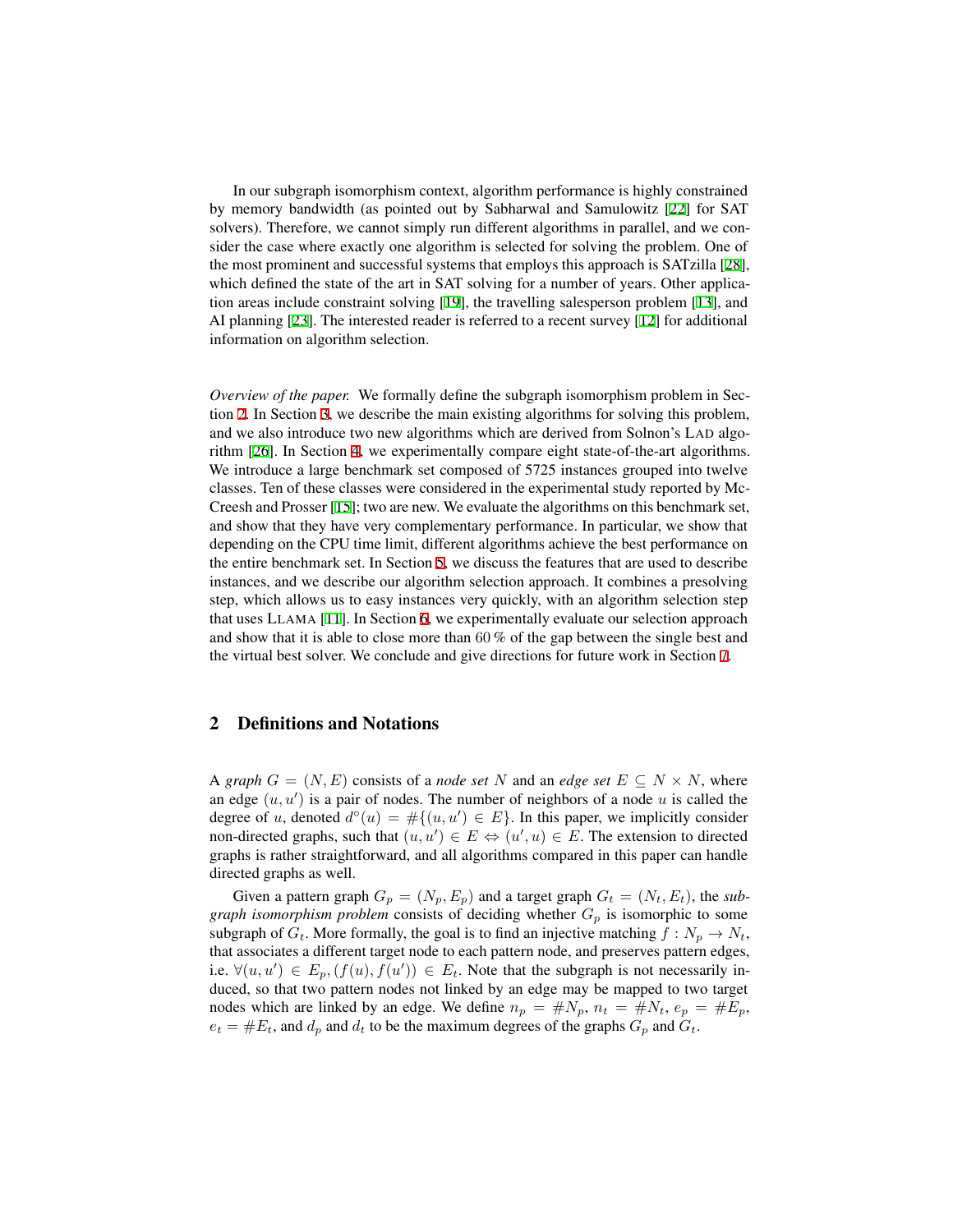### <span id="page-2-0"></span>3 Subgraph Isomorphism Algorithms

Subgraph isomorphism problems may be solved by a systematic exploration of the search space consisting of all possible injective matchings from  $N_p$  to  $N_t$ : starting from an empty matching, one incrementally extends a partial matching by matching a non-matched pattern node to a non-matched target node until either some edges are not matched by the current matching (so the search must backtrack to a previous choice point and go on with another extension), or all pattern nodes have been matched (a solution has been found). To reduce the search space, this exhaustive exploration is combined with filtering techniques that aim at removing candidate pairs of non-matched pattern-target nodes  $(u, v) \in N_p \times N_t$ . Different filtering techniques may be considered; some are stronger than others (they remove more candidate pairs), but also have higher time complexities.

### 3.1 Filtering for Subgraph Isomorphism

The simplest form of filtering is to propagate difference constraints (which ensure that the matching is injective) and edge constraints (which ensure that the matching preserves pattern edges): each time a pattern node  $u \in N_p$  is matched with a target node  $v \in N_t$ , one removes every candidate pair  $(u', v') \in N_p \times N_t$  such that either  $v' = v$ (difference constraint) or  $(u, u')$  is a pattern edge but  $(v, v')$  is not a target edge (edge constraint). This simple filtering (called *Forward-Checking*) is very fast to achieve: in  $\mathcal{O}(n_p)$  for difference constraints, and in  $\mathcal{O}(d_p \cdot n_t)$  for edge constraints. It is used, for example, in McGregor's algorithm [[17\]](#page-14-14) and in VF2 [\[5](#page-13-2)].

Régin [[20\]](#page-14-15) introduced a stronger filtering for difference constraints, which ensures that all pattern nodes can be matched with different target nodes, all together. This filtering (called *All-Different Generalized Arc Consistency*) removes more candidate pairs than when each difference constraint is propagated separately which Forward-Checking. However, it is also more time consuming as it requires  $\mathcal{O}(n_p^2 \cdot n_t^2)$  time.

Various filtering techniques have been tried for edge constraints. Ullman [\[27](#page-14-16)] introduced a filtering which ensures that for each pattern edge  $(u, u') \in E_p$  and each candidate pair  $(u, v) \in N_p \times N_t$ , there exists a candidate pair  $(u', v') \in N_p \times N_t$ such that  $(v, v')$  is a target edge. Candidate pairs  $(u, v)$  that do not satisfy this property are iteratively removed until a fixed point is reached. This filtering (called *Arc Consistency*) removes more candidate pairs than Forward-Checking, but it is also more time consuming as it runs in  $\mathcal{O}(e_p \cdot n_t^2)$  when using AC4 [\[18](#page-14-17)].

Stronger filtering may be obtained by propagating edge constraints in a more global way, as proposed by Larrosa and Valiente [\[14](#page-14-18)]. The idea is to check for each candidate pair  $(u, v) \in N_p \times N_t$  that the number of pattern nodes adjacent to *u* is smaller than or equal to the number of target nodes that are both adjacent to *v* and that may be matched with nodes adjacent to *u*. This is done in  $\mathcal{O}(n_p^2 \cdot n_t^2)$ . This idea was generalised by Solnon's LAD algorithm [[26\]](#page-14-12), where, for each candidate pair  $(u, v) \in N_p \times N_t$ , a redundant Local All-Different constraint ensures that each neighbour of *u* may be matched with a different neighbour of *v*. This is done in  $\mathcal{O}(n_p \cdot n_t \cdot d_p^2 \cdot d_t^2)$ .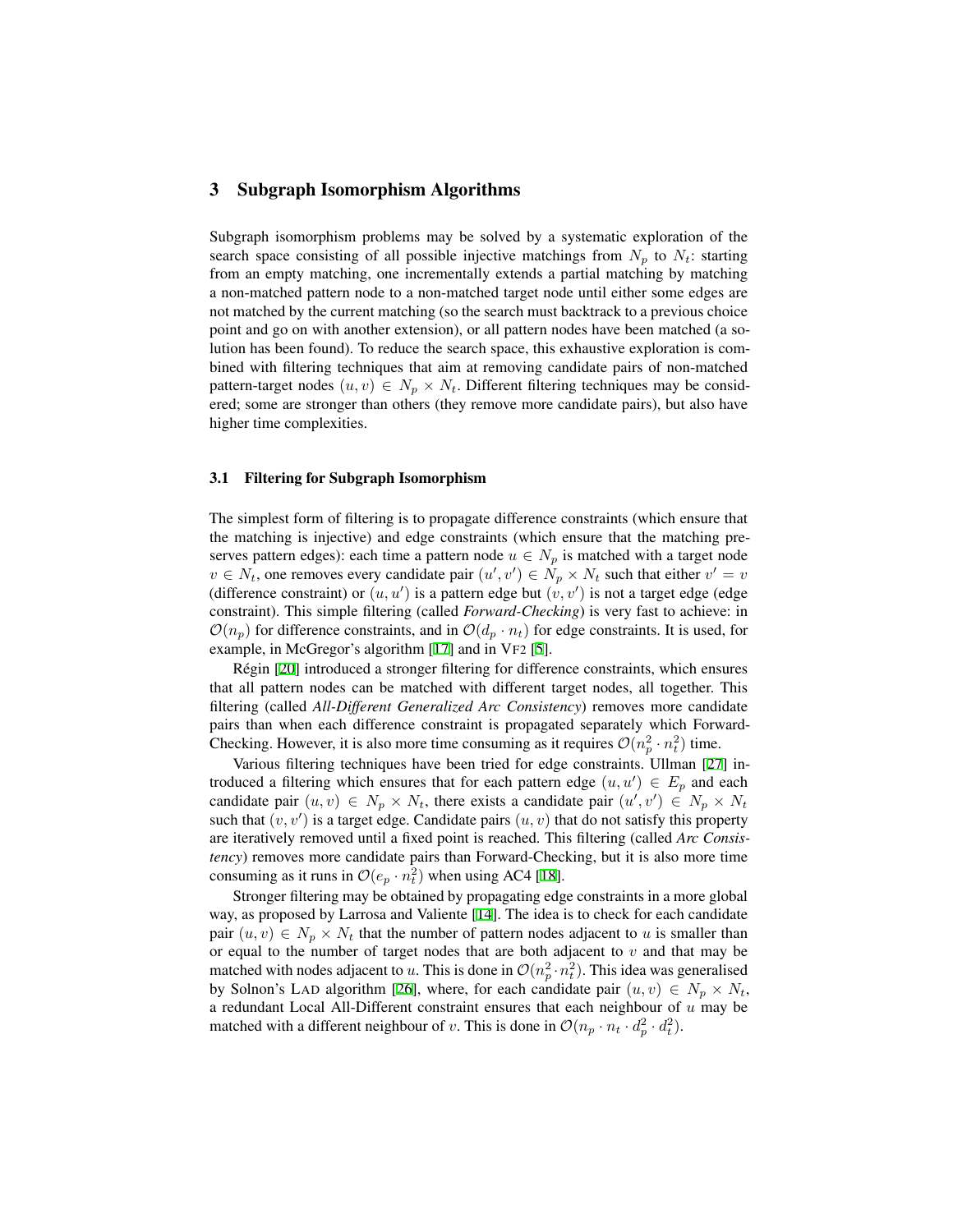#### 3.2 Propagation of Invariant Properties

Some filtering techniques exploit invariant properties, i.e. properties associated with nodes such that nodes may be matched only if they have compatible properties. A classical property is the degree: a pattern node  $u \in N_p$  may be matched with a target node  $v \in N_t$  only if  $d^\circ(u) \leq d^\circ(v)$ . This property is usually used at the beginning of the search to reduce the set of candidate pairs to  $\{(u, v) \in N_p \times N_t \mid d^\circ(u) \leq d^\circ(v)\}.$ Other examples of invariant properties are the number of cycles of length *k* passing through the node, and the number of cliques of size *k* containing the node, which must be smaller for a pattern node than for its matched target node. Invariant properties may also be associated with pairs of nodes. For example, the number of paths of length *k* between two pattern nodes is smaller than or equal to the number of paths of length *k* between the target nodes with which they may be matched. These invariant properties are used, for example,

- − by Battiti and Mascia [\[2\]](#page-13-4), to remove candidate pairs  $(u, v) \in N_p \times N_t$  such that the number of paths starting from pattern node *u* is greater than the number of paths starting from target node *v*;
- by Audemard et al. [\[1](#page-13-5)] to generalise the locally all-different constraint proposed by Solnon [\[26](#page-14-12)] so that it ensures that a subset of pattern nodes can be matched with all different compatible target nodes, where compatibility is defined with respect to invariant properties;
- by McCreesh and Prosser [\[15\]](#page-14-2) to filter the set of candidate pairs before starting the search, and to generate additional implied adjacency-like constraints which are processed during search.

Audemard et al. [[1\]](#page-13-5) do not limit the length of paths considered, and iteratively increment the length until no more pairs are removed. Battiti and Mascia [[2\]](#page-13-4), and McCreesh and Prosser [[15](#page-14-2)] parameterise their algorithms by the maximum path length considered when counting paths: larger values for this parameter remove more candidate pairs, but are also more time consuming. Battiti and Mascia's experiments show that the best setting depends on the instance considered, and that a portfolio running several randomised versions in time-sharing decreases the total CPU time needed to find a solution for feasible instances. McCreesh and Prosser simply set the parameter to 3, as this setting presented the best overall performance in their case.

## <span id="page-3-0"></span>4 Experimental Comparison of Individual Algorithms

We consider six algorithms from the literature and propose two novel ones.

#### 4.1 Algorithms from the Literature

We selected the following algorithms from the literature, based on their performance.

- VF2 [[5\]](#page-13-2) performs weak filtering that is especially fast on trivially satisfiable instances;
- LAD [[26\]](#page-14-12) combines two strong but expensive filtering techniques (All-Different Generalized Arc Consistency and Locally All-Different);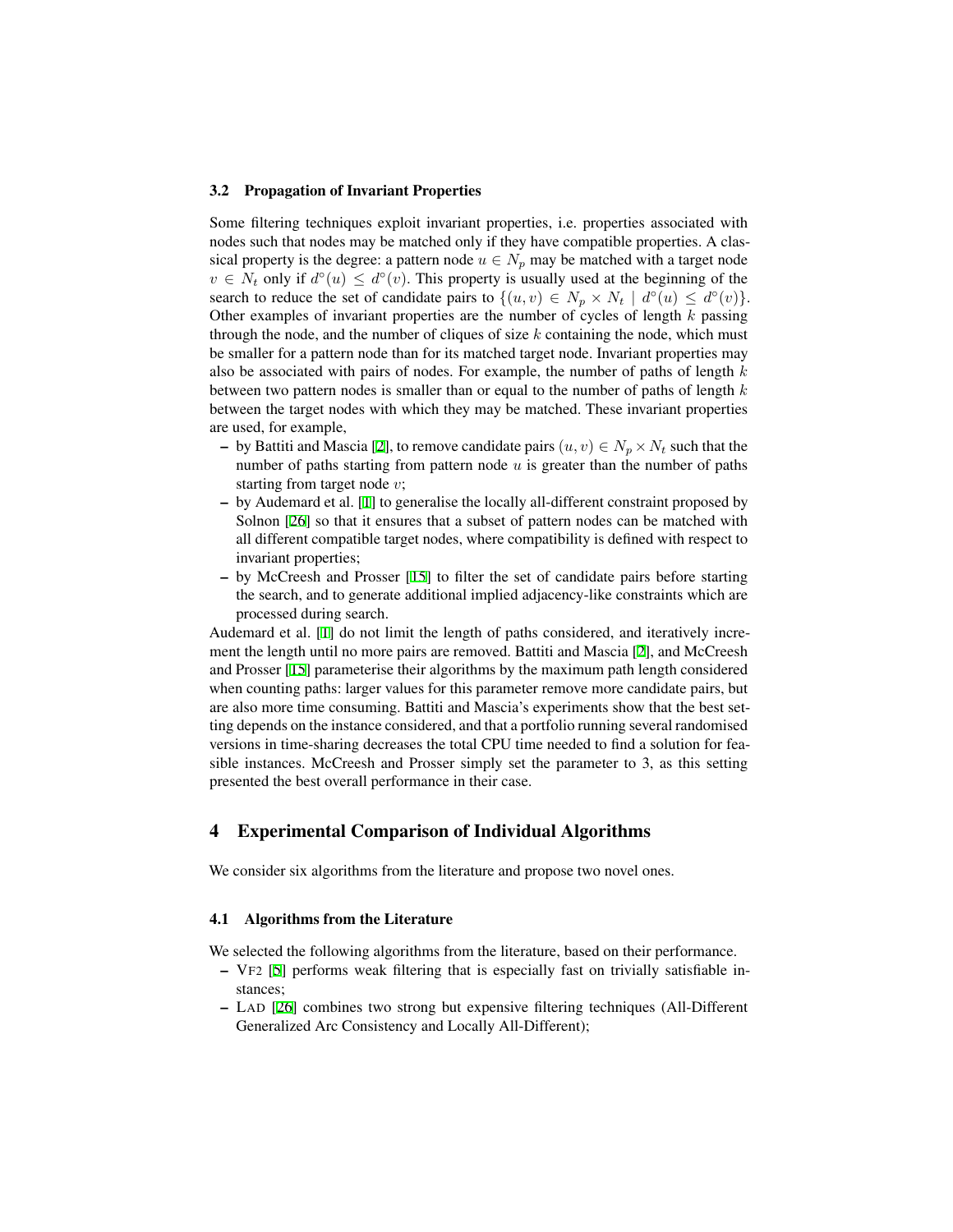– GLASGOW [\[15](#page-14-2)] does expensive preprocessing based on path length invariant properties to generate additional constraints, followed by weaker filtering (forwardchecking, and a heuristic All-Different propagator which can miss deletions) and conflict-directed backjumping during search.

We have not considered the algorithm introduced in [[29\]](#page-14-19) because it is outperformed by LAD. Also, we have not considered MIP nor SAT solvers because they are not competitive with the selected algorithms [\[16](#page-14-20)].

The GLASGOW algorithm has a parameter, which controls the lengths of paths used when reasoning about non-adjacent vertices. In experiments reported by McCreesh and Prosser [[15\]](#page-14-2), the choice of paths of length 3 was used as a reasonable compromise longer paths lead to prohibitively expensive preprocessing on larger, denser instances. This is often not the best choice on an instance by instance basis: sometimes path-based reasoning gives no benefit at all, sometimes considering only paths of length 2 suffices, occasionally paths of length 4 are helpful, and even looking at paths of length 3 is relatively expensive on some graphs. We thus consider all lengths up to 4, naming these variants GLASGOW1 through GLASGOW4.

### 4.2 New Algorithms

We introduce two new variants of LAD. The first, called INCOMPLETELAD, does weaker filtering which is applied once, without performing a backtracking search, and very quickly detects inconsistencies on many instances: for each pattern node  $u$ , we check if there exists at least one target node *v* such that for each neighbor *u ′* of *u* there exists a different neighbor *v ′* of *v* such that the degree of *u ′* is smaller than or equal to the degree of *v ′* . INCOMPLETELAD is an incomplete algorithm that checks a sufficient, but not necessary, condition for inconsistency: when it does not detect inconsistency, the instance may still be unsatisfiable. Its main benefit is that it runs very fast: its time complexity is  $\mathcal{O}(n_p(n_t + e_t)).$ 

The second variant of LAD is called PATHLAD. It combines the locally all-different constraints introduced by Solnon [[26\]](#page-14-12) with the exploitation of path length properties proposed by Audemard et al. [\[1](#page-13-5)]. The idea is to label each edge (*u, v*) with the number of paths of length 2 between *u* and *v*, and each node *u* with the number of cycles of length 3 passing through *u*, and to add the constraint that the label of a pattern node (resp. edge) must be smaller than or equal to the label of its associated target node (resp. edge).

### 4.3 Problem Instances

We consider a large benchmark set of 5725 instances, which are available in a simple text format<sup>[4](#page-4-0)</sup>. These instances are grouped into 12 classes.

- Class 1 contains randomly generated scale-free graphs [\[29](#page-14-19)].
- Classes 2 and 3 contain instances built from a database containing various kinds of graph gathered by Larrosa and Valiente [\[14](#page-14-18)]: class 2 contains small instances generated from the first 50 graphs of the database, and class 3 contains larger instances

<span id="page-4-0"></span><sup>4</sup> <http://liris.cnrs.fr/csolnon/SIP.html>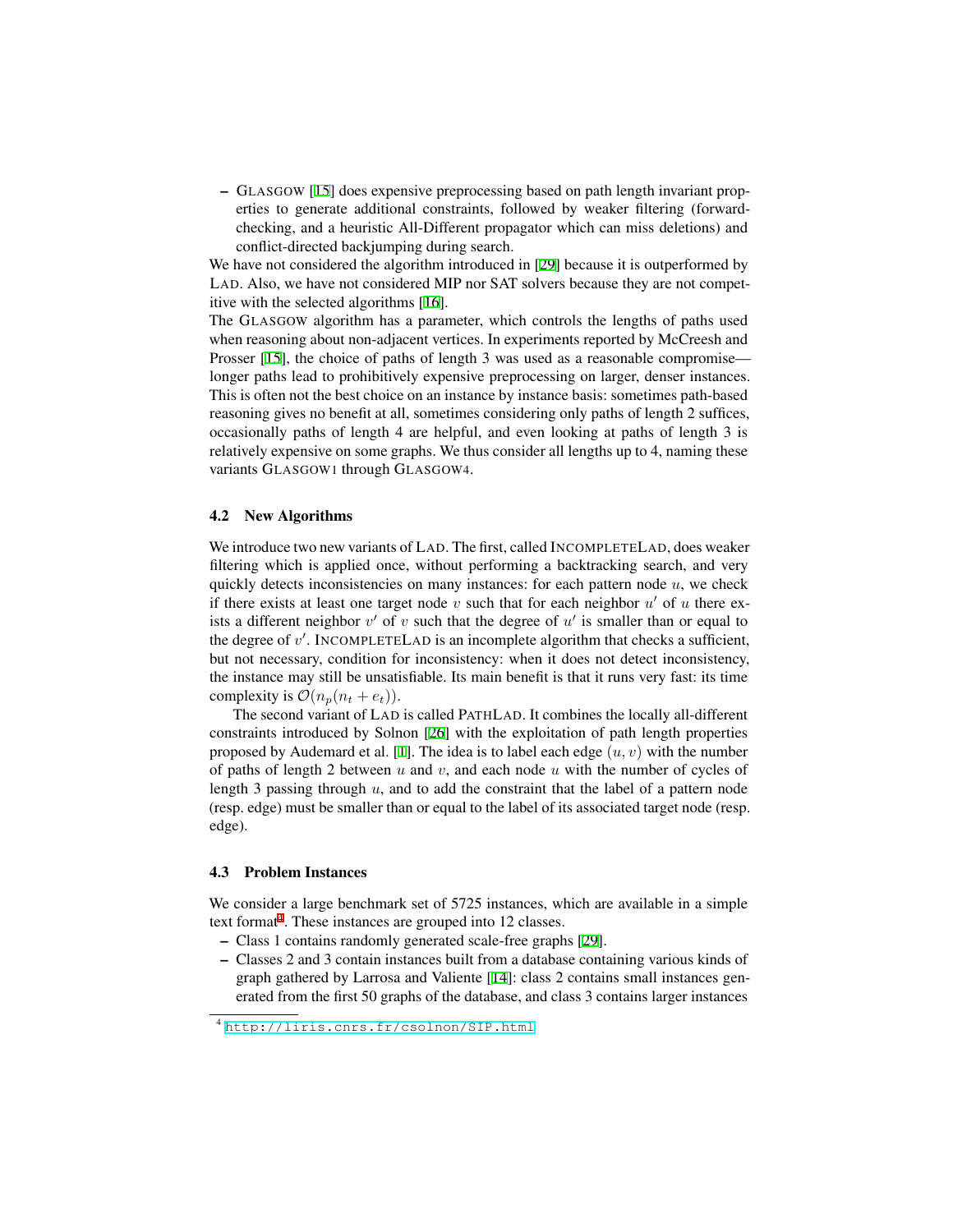with pattern graphs from the first 50 graphs of the database and target graphs from the next 50 graphs.

- Classes 4 to 8 contain randomly generated graphs from a database of graphs commonly used for benchmarking subgraph isomorphism algorithms [\[7](#page-13-6)]: boundeddegree graphs for classes 4 and 5, regular meshes for classes 6 and 7, and random graphs with uniform edge probabilities for class 8. All of these instances are satisfiable.
- Classes 9 and 10 contain instances from segmented images [[6,](#page-13-0) [25](#page-14-0)].
- Class 11 contains instances from meshes modeling 3D objects [\[6](#page-13-0)].
- Class 12 contains random graph instances chosen to be close to the satisfiableunsatisfiable phase transition—these instances are expected to be particularly challenging, despite their small size.

Note that Classes 3 and 12 were not considered in the previous experimental study by McCreesh and Prosser [[15\]](#page-14-2). Our set of instances is much larger than that of Battiti and Mascia [[2\]](#page-13-4), who were the first to propose algorithm portfolios for subgraph isomorphism problems. Battiti and Mascia only considered a pure parallel portfolio consisting of two randomised solvers without a selection mechanism. Their problem set consisted entirely of satisfiable instances.

### 4.4 Experimental Setup

We measured runtimes on machines with Intel Xeon E5-2640 v2 CPUs and 64GBytes RAM, running Scientific Linux 6.5. We used the C++ implementation of the GLASGOW algorithm [\[15](#page-14-2)], the C implementation of LAD [\[26](#page-14-12)], and the VFLib C++ implementation of VF2 [[5](#page-13-2)]. Software was compiled using GCC 4.9. Each problem instance was run with a timeout of  $10^8$  milliseconds ( $\approx$  27.8 hours).

### <span id="page-5-0"></span>4.5 Results

Figure [1](#page-6-0) displays the evolution of the cumulative number of instances solved with respect to CPU time. It shows us that the best solver depends on the time limit considered. INCOMPLETELAD is able to solve easy unsatisfiable instances very quickly, in a few milliseconds. For time limits less than 5 ms, it is the best solver. However, it is not able to solve harder unsatisfiable instances, nor can it solve satisfiable instances.

PATHLAD and GLASGOW1 outperform INCOMPLETELAD for longer time limits: PATHLAD is the best solver for time limits greater than 5 ms and less than 40 ms, and GLASGOW1 is the best solver for time limits greater than 40 ms and less than 3000 ms.

GLASGOW2 becomes the best solver for time limits greater than 3000 ms. As we increase the CPU time limit, the performance of variants of GLASGOW with longer paths (GLASGOW3 and GLASGOW4) improves. This is what we expect, as more reasoning is expensive, but increases the potential reduction of the search space. Eventually, GLASGOW2 and GLASGOW3 become very closely matched, and with runtimes very close to the limit, GLASGOW4 nearly catches up. This behavior is class-dependent: for class 2, for example, the behavior is roughly monotone, with GLASGOW1 dominating for low runtimes, then GLASGOW2, then GLASGOW3, then GLASGOW4 each becoming best as the runtimes increase.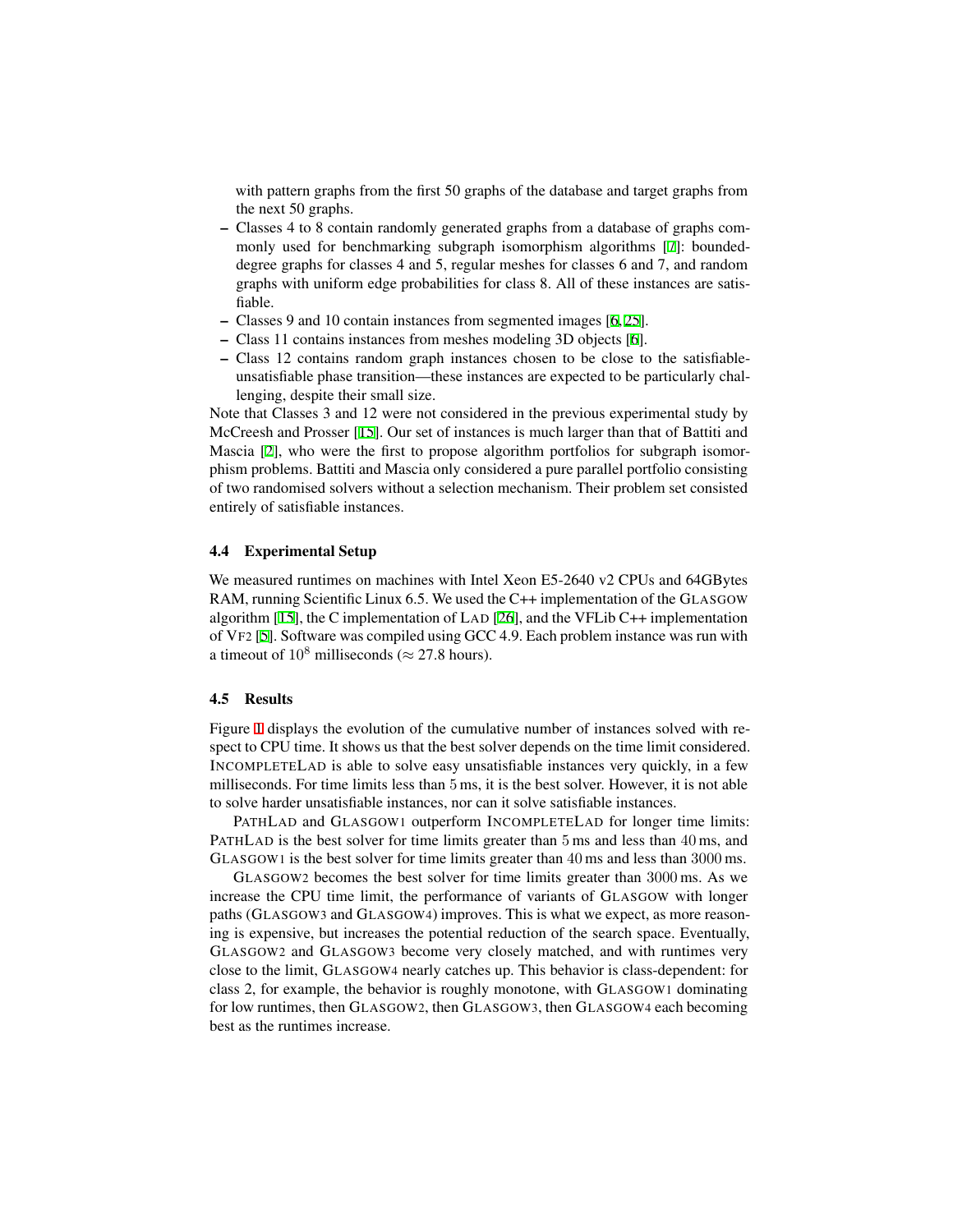

<span id="page-6-0"></span>Fig. 1. Cumulative number of solved instances over CPU time for the eight algorithms we consider in this paper, and the virtual best solver (VBS) that shows the best solver on an instance by instance basis.

| Class | VF2            | LAD                            |          | <b>GLASGOW</b> |                |               |          |                |
|-------|----------------|--------------------------------|----------|----------------|----------------|---------------|----------|----------------|
|       |                | <b>INCOMPLETE DEFAULT PATH</b> |          |                | 1              | 2             | 3        | $\overline{4}$ |
|       | $\Omega$       | 20                             | $\Omega$ | $\Omega$       | 80             | 0             | 0        | 0              |
| 2     | 201            | 92                             | 189      | 270            |                | 520 180 53 15 |          |                |
| 3     | 112            | 1608                           | 617      | 959            |                | 396 195 21    |          | $\Omega$       |
|       | 270            | $\mathbf{\Omega}$              | 0        | 0              | 5              | $\theta$      | $\Omega$ | $\Omega$       |
| 5     | 266            | $\mathbf{\Omega}$              |          | 3              | 31             | 0             | $\theta$ | 0              |
| 6     | 71             | $^{(1)}$                       | 0        | 0              | 7              | 14            | 1        | 0              |
| 7     | 270            | $\mathbf{\Omega}$              | 0        | 0              | 5              | 0             | 0        | $\Omega$       |
| 8     | 0              |                                | 0        |                | 195            | 69            | 6        | 0              |
| 9     | 77             | 3                              | 0        | 19             | 103            | 1             | $\theta$ | 0              |
| 10    | 13             | $\mathbf{\Omega}$              | 2        | 2              | 7              | 0             | 0        | 0              |
| 11    | $\mathfrak{D}$ | 142                            | 71       | 17             | 23             | 0             | 0        | 0              |
| 12    | $\theta$       | 0                              |          | 2              | 158            | 6             | 1        | 0              |
| Total | 1282           | 1865                           | 881      | 1273           | 1530 465 82 15 |               |          |                |

<span id="page-6-1"></span>Table 1. Number of times each algorithm is best, for each class.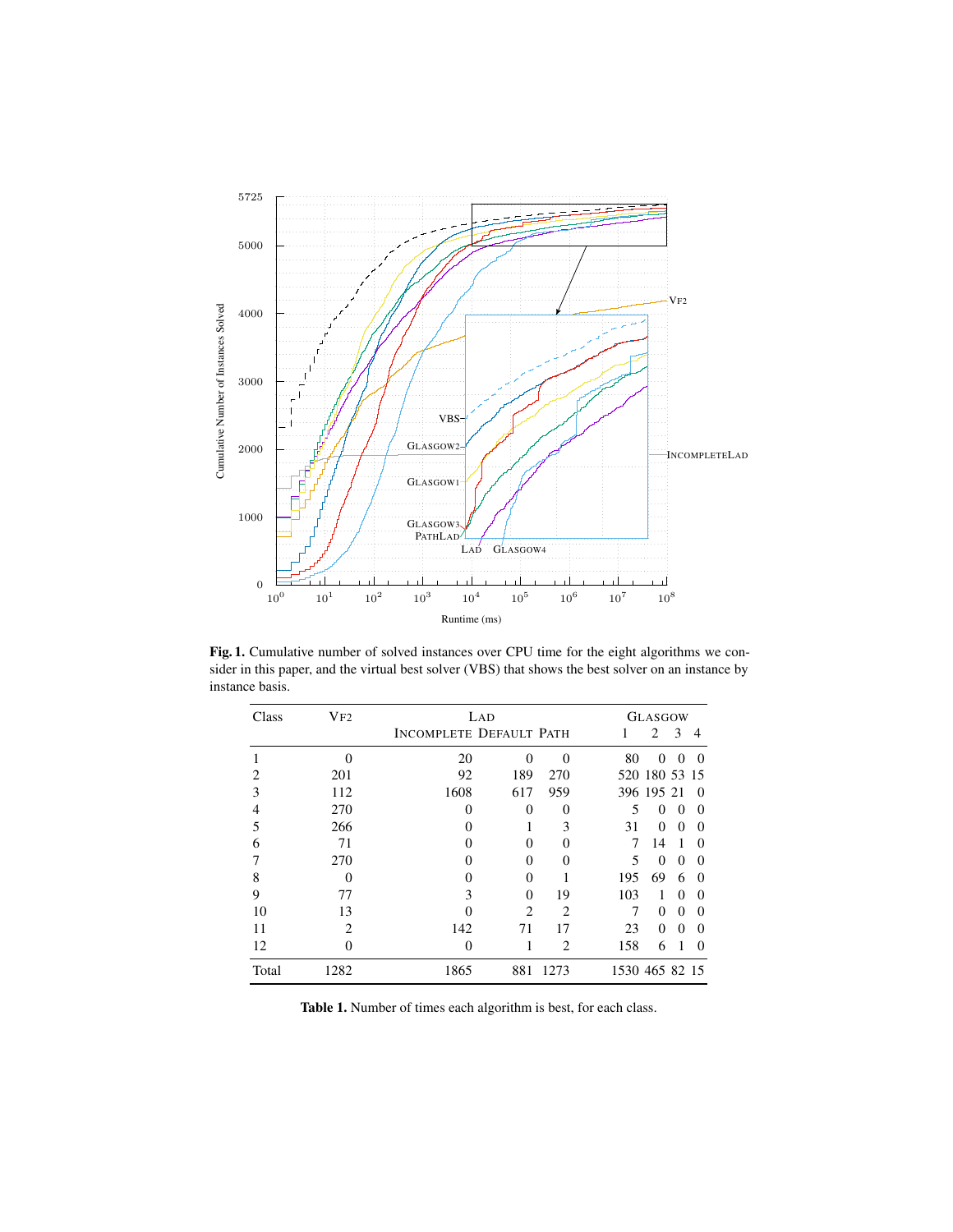The figure illustrates the potential for portfolios and algorithm selection we have: there is clearly no single solver that dominates throughout.

Furthermore, the virtual best solver (VBS), which considers the best algorithm for each instance separately, obtains much better results, showing us that the algorithms have complementary performance. The difference between VBS and single best is particularly pronounced for CPU time limits less than 1000 ms. In many applications, it is important to have the fastest possible algorithm even if the absolute differences in CPU time are small. For example, in pattern recognition [\[6](#page-13-0),[25\]](#page-14-0) and chemical [[8\]](#page-13-1) applications, we often have to solve the subgraph isomorphism problem repeatedly for a very large number of graphs (in order to find a pattern image or molecule in a large database of target images or compounds, for example), so having an algorithm that is able to solve an instance in 100 ms instead of 1000 ms makes a big difference. Therefore, it is important to select the best algorithm for each instance, even if the instance is an easy one. Furthermore, this selection process should not unduly penalise easy instances, i.e. it should not take more time than the solution process time for these instances.

Table [1](#page-6-1) shows us that we cannot simply select algorithms based on the instance class. For all classes, there are always at least two algorithms which are the best for at least one instance of the class. In particular, for classes 2 and 3, each algorithm is the best for at least one instance (except GLASGOW4 for class 3).

### <span id="page-7-0"></span>5 Algorithm Selection Approach

Our approach is composed of three steps. First, we run two presolvers in a static way to quickly solve easy instances. This ensures that we achieve good performance on instances that can be solved in a small amount of time. Second, we extract features from instances which are not solved by the first step. Finally, we run algorithm selection to choose the algorithm to solve the instance with.

#### 5.1 Presolving

Experimental results reported in Section [4.5](#page-5-0) show that INCOMPLETELAD is very fast (7 ms on average) and able to solve 1919 instances from our benchmark set very quickly. Therefore, we first run INCOMPLETELAD: if unsatisfiability is detected, we do not need to process it further.

VF2 is also able to solve many easy instances very quickly: from the 3806 instances that are not solved by INCOMPLETELAD, 1470 are solved by VF2 in less than 50 milliseconds. Therefore, after running INCOMPLETELAD, we run the VF2 solver for 50 ms. This solves easy instances without the overhead of running algorithm selection and avoids potentially making incorrect solver choices.

We also include VF2 in the portfolio, as it may solve an instance given more time, but not INCOMPLETELAD, as it is an incomplete solver that cannot solve satisfiable instances.

After the presolving step, we are left with 2336 hard instances that we consider for algorithm selection.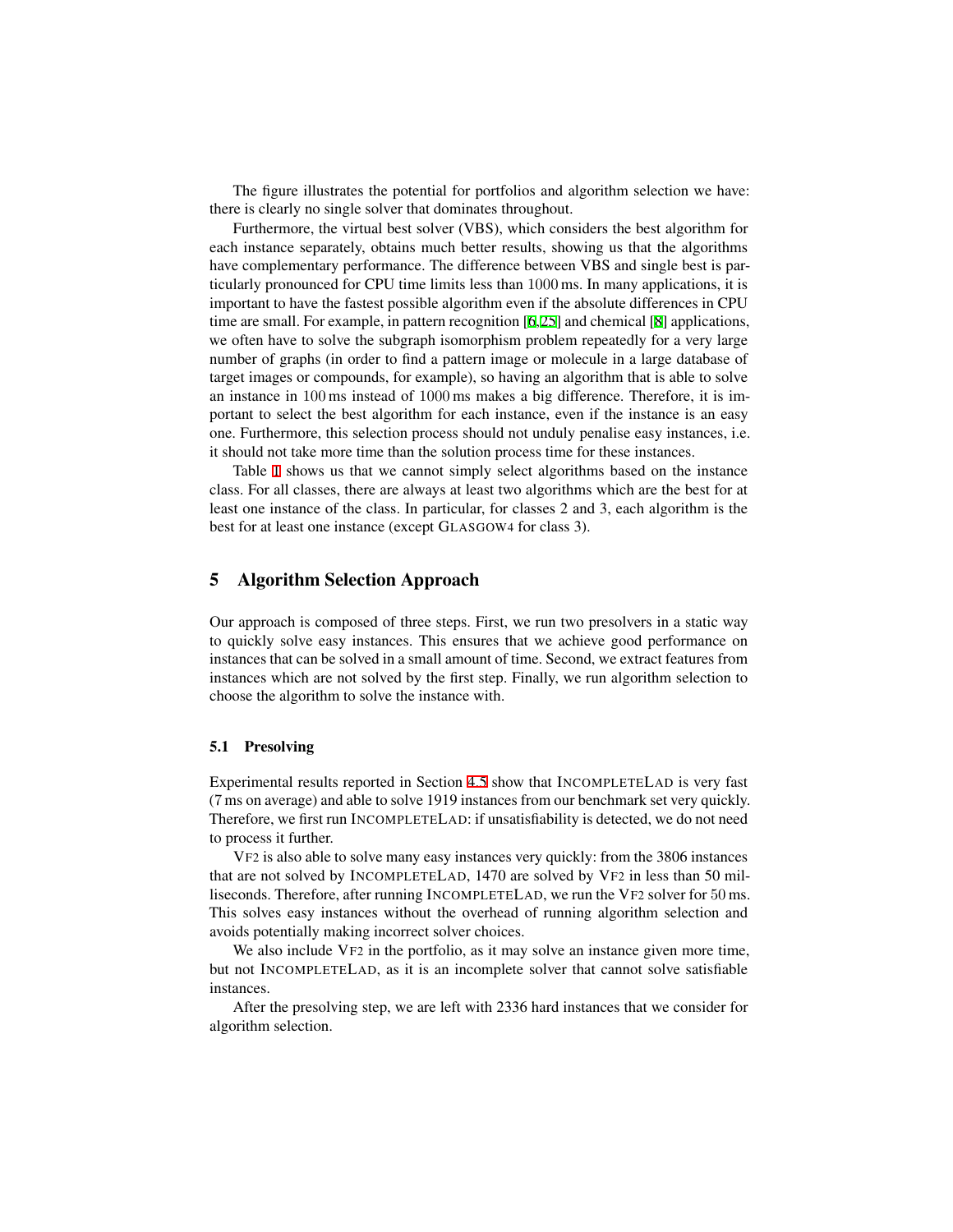### 5.2 Feature Extraction

If presolving does not give us a solution, we extract features that characterize the instances. For both the pattern and the target graph, we consider some basic graph properties that can be computed very quickly:

- the number of vertices and edges;
- the density—we expect that some kinds of filtering (like those based upon locally all-different constraints) might be expensive and ineffective on dense graphs;
- how many loops (self-adjacent vertices) the graph contains—as loops must be mapped to loops, this could have a strong effect on how easy an instance is;
- the mean and maximum degrees, and whether or not every vertex has the same degree (the degree-based invariants used by LAD and GLASGOW do nothing at the top of search if every vertex has the same degree);
- whether or not the graph is connected;
- the mean and maximum distances between all pairs of vertices (if nearly all vertices are close together, path-based reasoning is likely to be ineffective) and the proportion of vertex pairs which are at least 2, 3 and 4 apart.

Alongside these basic features, we include information computed by INCOMPLETELAD. To (try to) prove inconsistency, INCOMPLETELAD removes candidate pairs. The number of successfully removed pairs gives information on the distribution of edges (the fewer removed pairs, the more uniform the distribution). As well as the number of removed pairs, we also record the percentage with respect to all possible pairs, and the minimum and maximum percentages of removed values on a per-variable basis. Finally, we include the CPU time required to compute these features as features. However, those features were not more informative than the other ones.

#### 5.3 Selection Model

We use LLAMA [\[11](#page-14-13)] to build our algorithm selection model. LLAMA supports the most common algorithm selection approaches used in the literature. We performed a set of preliminary experiments to determine the approach that works best here.

We use 10-fold cross-validation to determine the performance of the LLAMA models. The entire set of instances was randomly partitioned into 10 subsets of approximately equal size. Of the 10 subsets, 9 were combined to form the training set for the algorithm selection models, which were evaluated on the remaining subset. This process was repeated 10 times for all possible combinations of training and test sets. At the end of this process, each problem instance in the original set was used exactly once to evaluate the performance of the algorithm selection models.

LLAMA's pairwise regression approach with random forest regression gave the best performance. The idea is very similar to the pairwise classification models used by Xu et al. [[28\]](#page-14-7). For each pair of algorithms in our portfolio, we train a model that predicts the performance difference between them. If the first algorithm is better than the second, the difference is positive, otherwise negative. The algorithm with the highest cumulative performance difference, i.e. the most positive difference over all other algorithms, is chosen to be run.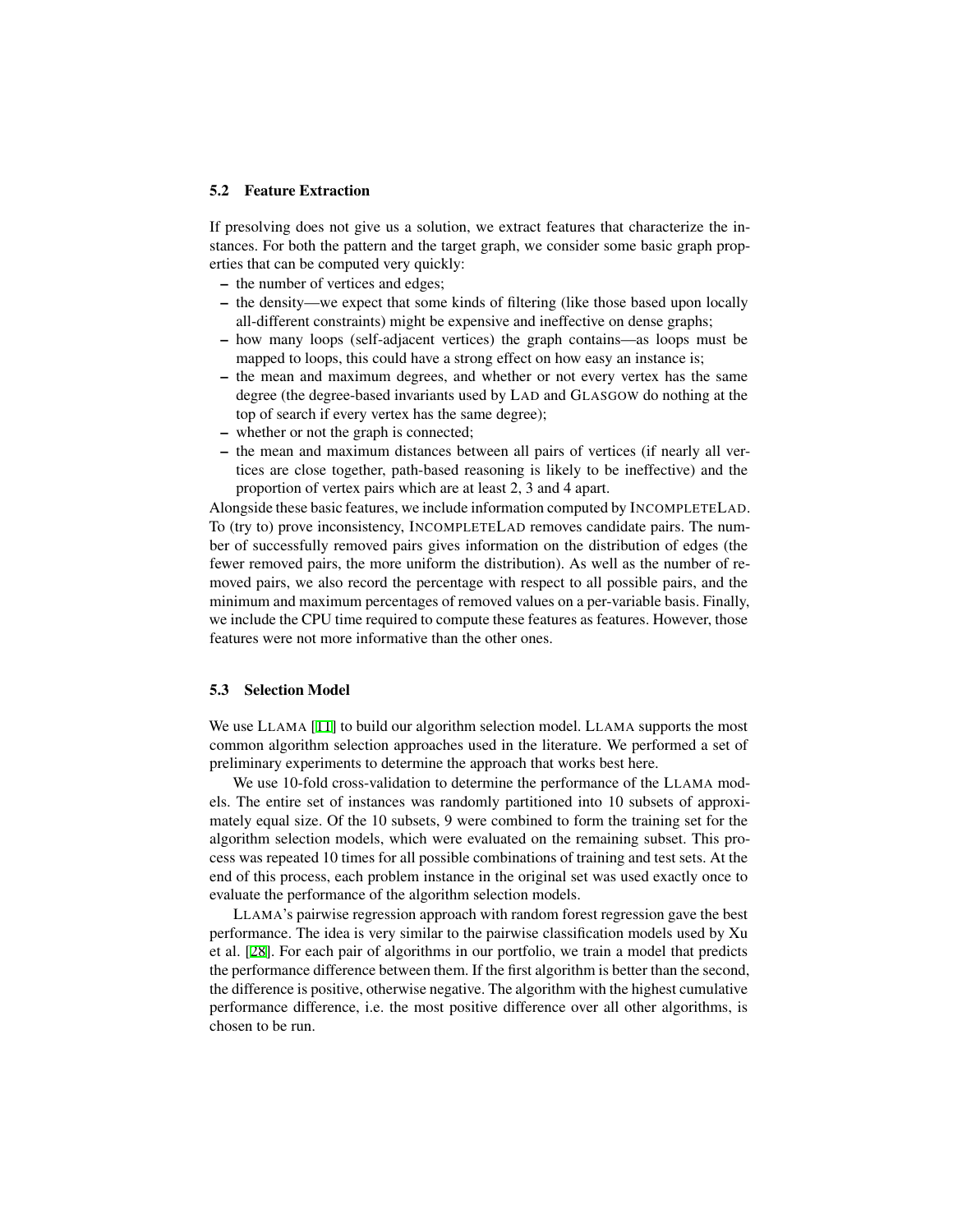As this approach gives very good performance already, we did not tune the parameters of the random forest machine learning algorithm. It is possible that overall performance can be improved by doing so and we make no claims that the particular algorithm selection approach we use in this paper cannot be improved.

The data we use in this paper is available as ASlib [\[3](#page-13-7)] scenario GRAPHS-2015.

### <span id="page-9-0"></span>6 Experimental Evaluation of Algorithm Selection

Table [2](#page-10-0) shows the performance of our algorithm selection approach, compared to two baselines, on the set of 2336 hard instances. The virtual best solver is the oracle predictor that, for each instance, chooses the best solver from our portfolio. This is the upper bound of what an algorithm selection approach can achieve. The single best solver is the one solver from the portfolio that has the overall best performance across the entire set of instances, at the CPU time limit of  $10^8$  ms, i.e. GLASGOW2. We consider it a lower bound on the performance of the algorithm selection approach. We are able to solve 30 more instances than the single best solver within the timeout, with only an additional 16 to the virtual best. In terms of average performance, we are able to close 64 % of the gap between the single best and the virtual best solver.

Figure [2](#page-10-1) shows the cumulative number of solved instances over time for the individual solvers, the virtual best solver, and the LLAMA algorithm selection approach. The algorithm selection model does not perform well for instances that can be solved quickly because of the overhead incurred through feature computation. As the instances become more difficult to solve, its performance improves.

Table [2](#page-10-0) shows the performance of the selection model on its own. The performance of the entire algorithm selection system, including the preprocessing, is shown in Table [3](#page-11-0). Our system is able to close more than 60 % of the gap between single and virtual best, similar to the results on the set of hard instances.

Figure [3](#page-11-1) shows the cumulative number of solved instances over time for the algorithm selection system including INCOMPLETELAD and VF2 presolving on the full set of instances. The performance on small instances is much better than the LLAMA selector alone (cf. Figure [2\)](#page-10-1) and the region where LLAMA performs worse than the individual solvers is now limited to approximately  $10^2$  to  $10^5$  milliseconds.

We train the algorithm selection model specifically for the timeout of  $10^8$  milliseconds. In particular, we are interested in minimising the performance difference to the virtual best. Problem instances that take longer to solve contribute more to this difference than easy instances and therefore carry more weight for the algorithm selection model. That is, choosing the wrong solver for a hard instances is much worse than choosing the wrong solver for an easy instance.

Figures [2](#page-10-1) and [3](#page-11-1) show that for the easy instances from the set of hard instances, the performance improvement through algorithm selection is negated by the cost of computing the features. The presolving steps improve performance dramatically over the full set of instances (cf. Tables [2](#page-10-0) and [3\)](#page-11-0).

#### 6.1 Analysis of Features Used by the Model

Analysing the final model, we saw that the most important features were, in order: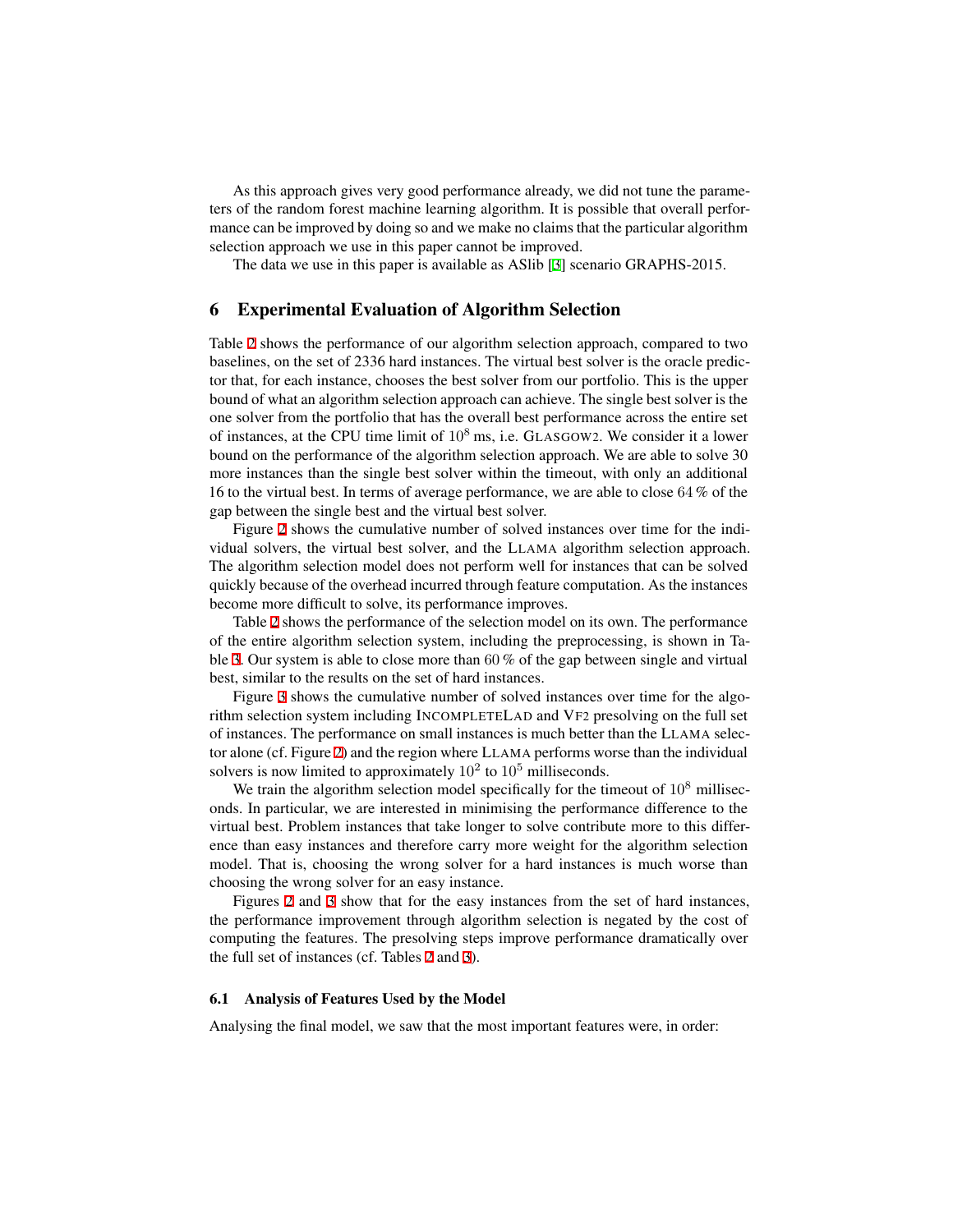| model                                         | mean MCP          | solved instances     | mean performance              |
|-----------------------------------------------|-------------------|----------------------|-------------------------------|
| virtual best<br>LLAMA<br>GLASGOW <sub>2</sub> | 705097<br>1960683 | 2219<br>2203<br>2173 | 5822809<br>6529563<br>7783492 |

<span id="page-10-0"></span>Table 2. Algorithm selection performance on the set of 2336 hard instances. MCP is the misclassification penalty; that is, the additional time required to solve an instance because of choosing solvers that perform worse than the best. Mean MCP and performance are over all 2336 instances; when an instance is not solved, its performance is set to the time limit  $(10^8 \text{ ms})$ .



<span id="page-10-1"></span>Fig. 2. Cumulative number of solved instances over time for the virtual best solver, LLAMA, and the single best solver GLASGOW2 on the set of 2336 hard instances. Other individual solvers are shown as dotted lines, in the same colors as Figure [1](#page-6-0).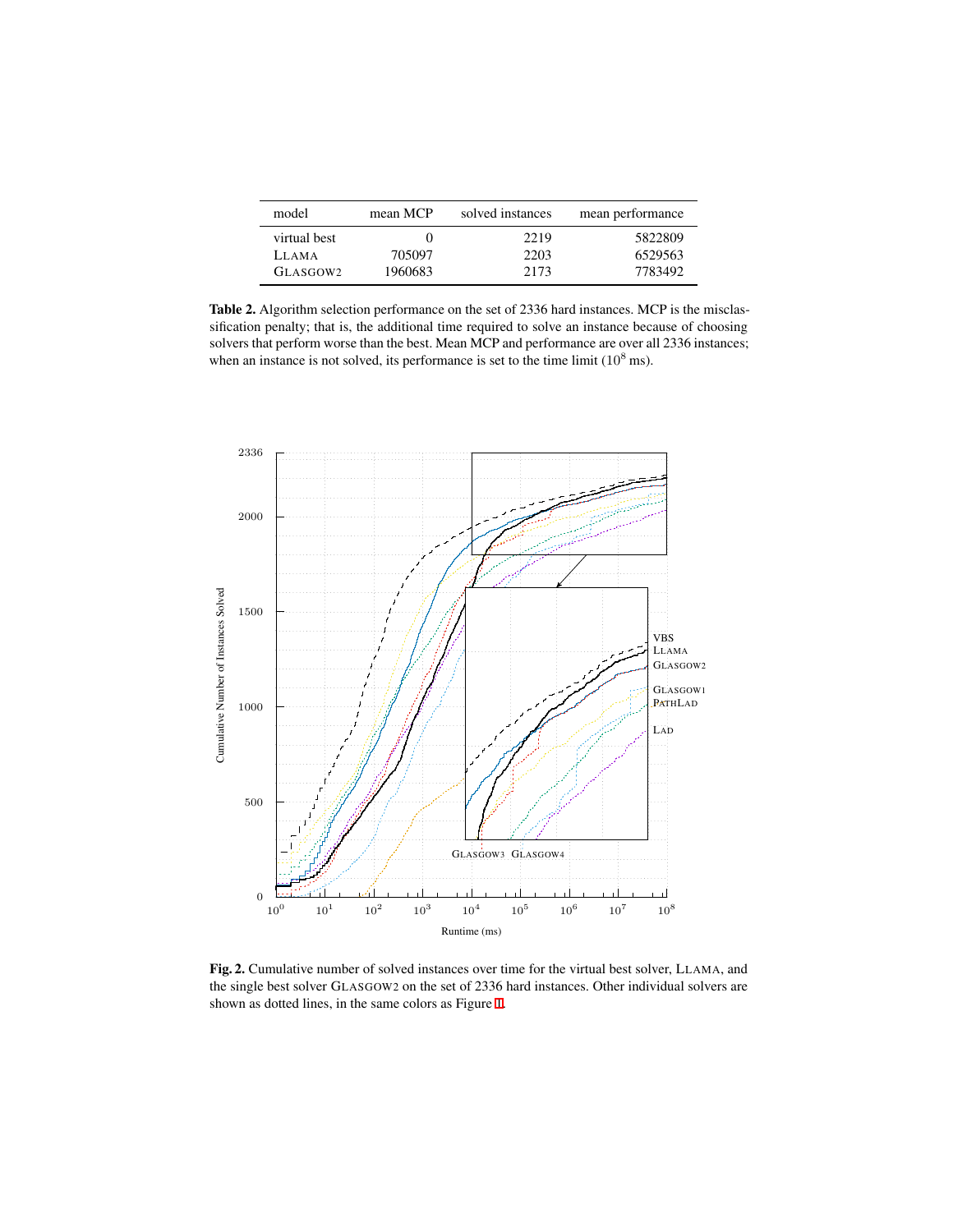| model        | mean MCP | solved instances | mean performance |
|--------------|----------|------------------|------------------|
| virtual best |          | 5608             | 2375913          |
| LLAMA        | 287704   | 5592             | 2664293          |
| GLASGOW2     | 798660   | 5562             | 3174573          |

<span id="page-11-0"></span>Table 3. Algorithm selection system performance on the full set of 5725 instances.



<span id="page-11-1"></span>Fig. 3. Cumulative number of solved instances over time for the virtual best solver, LLAMA, and the single best solver GLASGOW2 on the full set of 5725 instances. Other individual solvers are shown as dotted lines, in the same colors as Figure [1](#page-6-0).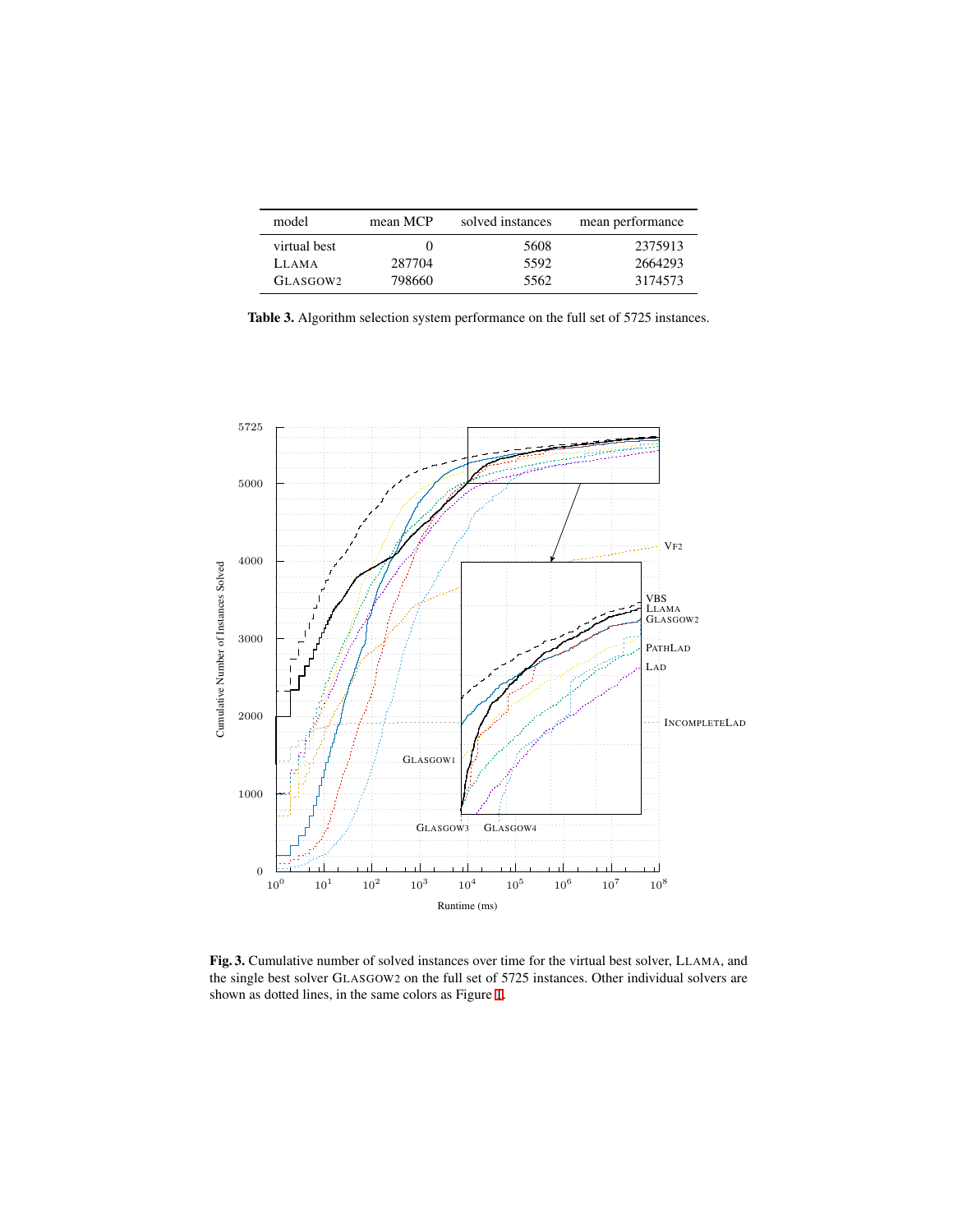- the maximum degree of the pattern graph;
- the mean degree of the target graph;
- the proportion of target vertices that are at least distance 3 apart;
- the number of values removed during INCOMPLETELAD presolving.

We introduced the proportion of target vertices that are at least 3 apart as a feature expecting it to be helpful in distinguishing between GLASGOW variants—if few vertices are far apart, longer paths are unlikely to be useful. However, in practice this feature also gives a rough indication of how sparse the graph is—locally all-different filtering is weak and expensive on dense graphs, and the feature turned out to be helpful for selecting between GLASGOW and LAD variants too.

As expected, both the pattern graph and the target graph provide important features. We conclude that even basic graph properties are predictive of sophisticated algorithms' performance.

#### 6.2 Analysis of PATHLAD versus GLASGOW2

To gain further insight into the behavior of the algorithms, we investigated what affects the relative performance of PATHLAD and GLASGOW2. This pair is of particular interest because they are the best "medium-case" algorithms that use strong and weak filtering during search, respectively. We used machine learning techniques (JRip [[4\]](#page-13-8)) to train a simple, human-understandable model which is able to distinguish these solvers for the 2336 hard instances and gives performance better than always choosing one of them. The model uses four rules:

- 1. If INCOMPLETELAD presolving removes at least 28*.*01 % of the pairs, and at least 94*.*12 % of the values from at least one domain, then pick PATHLAD.
- 2. If the target has at least 610 vertices, and if the maximum distance between any two pattern vertices is at most 8, and if the pattern is not regular, and if the time taken to compute the distance-based features on the target graph is no more than 1277 ms, then pick PATHLAD.
- 3. If INCOMPLETELAD filtering removed at least 5*.*90 % of possible pairs, and if less than 84*.*66 % of the pattern vertices are within distance 2 of each other, then pick PATHLAD.
- 4. Otherwise, pick GLASGOW2.

The first and third rules intuitively make sense: if INCOMPLETELAD filtering does well, it is likely that continuing with this kind of filtering during search will be successful. The third rule also excludes using PATHLAD on very dense pattern graphs, where locally all-different filtering is expensive and weak. The second rule is less obvious: while PATHLAD filtering is weak on regular graphs and it makes sense to exclude this case, the other components appear to exclude large and dense target graphs. The model suggests that it would be worth exploring *dynamically* enabling or disabling locally all-different filtering during search, based upon very simple features which could be recomputed as search progresses and conditions change.

This provides an interesting insight into the behavior of our algorithms, as well as giving indications for future work.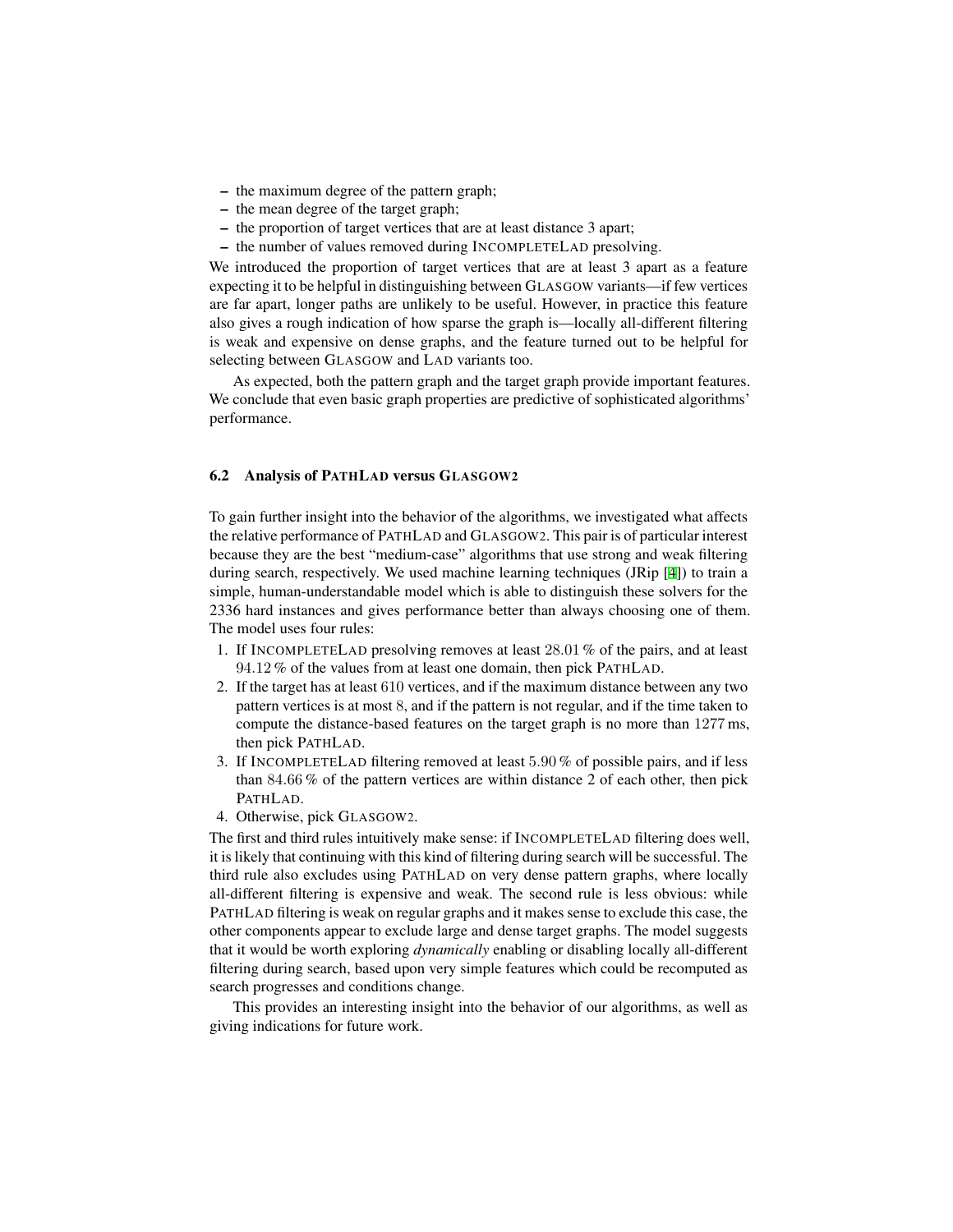# <span id="page-13-3"></span>7 Conclusion and Future Work

The problem of identifying subgraph isomorphisms is a hard computational problem that has many applications in diverse areas. In this paper, we presented a portfolio of six algorithms from the literature and two new variants of the LAD algorithm. We introduced a set of novel features to characterise subgraph isomorphism problems and leveraged them to select the most appropriate algorithm from the portfolio for each instance.

We demonstrated that our algorithm selection approach achieves substantial performance improvements over the single algorithm that has the best performance on our benchmark set. We showed that combining an algorithm selection approach with a new incomplete variant of LAD that is able to detect inconsistencies and a presolver boosts performance even further. Finally, we showed how insights from machine learning can guide algorithm development.

Directions for future work include scheduling multiple solvers to run instead of a single one; in particular the GLASGOW algorithms provide a multi-core parallel implementation, which can use a configurable number of threads. It would also be interesting to investigate other variants of the subgraph isomorphism problem.

### References

- <span id="page-13-5"></span>1. Audemard, G., Lecoutre, C., Modeliar, M.S., Goncalves, G., Porumbel, D.: Scoring-based neighborhood dominance for the subgraph isomorphism problem. In: Principles and Practice of Constraint Programming - 20th International Conference, CP 2014, Lyon, France, September 8-12, 2014. Proceedings. pp. 125–141 (2014), [http://dx.doi.org/10.1007/](http://dx.doi.org/10.1007/978-3-319-10428-7_12) [978-3-319-10428-7\\_12](http://dx.doi.org/10.1007/978-3-319-10428-7_12)
- <span id="page-13-4"></span>2. Battiti, R., Mascia, F.: An algorithm portfolio for the sub-graph isomorphism problem. In: Engineering Stochastic Local Search Algorithms. Designing, Implementing and Analyzing Effective Heuristics, International Workshop, SLS 2007, Brussels, Belgium, September 6-8, 2007, Proceedings. Lecture Notes in Computer Science, vol. 4638, pp. 106–120. Springer (2007)
- <span id="page-13-7"></span>3. Bischl, B., Kerschke, P., Kotthoff, L., Lindauer, M.T., Malitsky, Y., Frechette, A., Hoos, H.H., ´ Hutter, F., Leyton-Brown, K., Tierney, K., Vanschoren, J.: Aslib: A benchmark library for algorithm selection. Artificial Intelligence Journal (2016), in press.
- <span id="page-13-8"></span>4. Cohen, W.W.: Fast effective rule induction. In: Twelfth International Conference on Machine Learning. pp. 115–123. Morgan Kaufmann (1995)
- <span id="page-13-2"></span>5. Cordella, L.P., Foggia, P., Sansone, C., Vento, M.: A (sub)graph isomorphism algorithm for matching large graphs. IEEE Trans. Pattern Anal. Mach. Intell. 26(10), 1367–1372 (2004), <http://doi.ieeecomputersociety.org/10.1109/TPAMI.2004.75>
- <span id="page-13-0"></span>6. Damiand, G., Solnon, C., de la Higuera, C., Janodet, J.C., Samuel, E.: Polynomial algorithms for subisomorphism of nD open combinatorial maps. Computer Vision and Image Understanding (CVIU) 115(7), 996–1010 (2011)
- <span id="page-13-6"></span>7. De Santo, M., Foggia, P., Sansone, C., Vento, M.: A large database of graphs and its use for benchmarking graph isomorphism algorithms. Pattern Recogn. Lett. 24(8), 10671079 (May 2003), [http://dx.doi.org/10.1016/S0167-8655\(02\)00253-2](http://dx.doi.org/10.1016/S0167-8655(02)00253-2)
- <span id="page-13-1"></span>8. Giugno, R., Bonnici, V., Bombieri, N., Pulvirenti, A., Ferro, A., Shasha, D.: Grapes: A software for parallel searching on biological graphs targeting multi-core architectures. PLoS